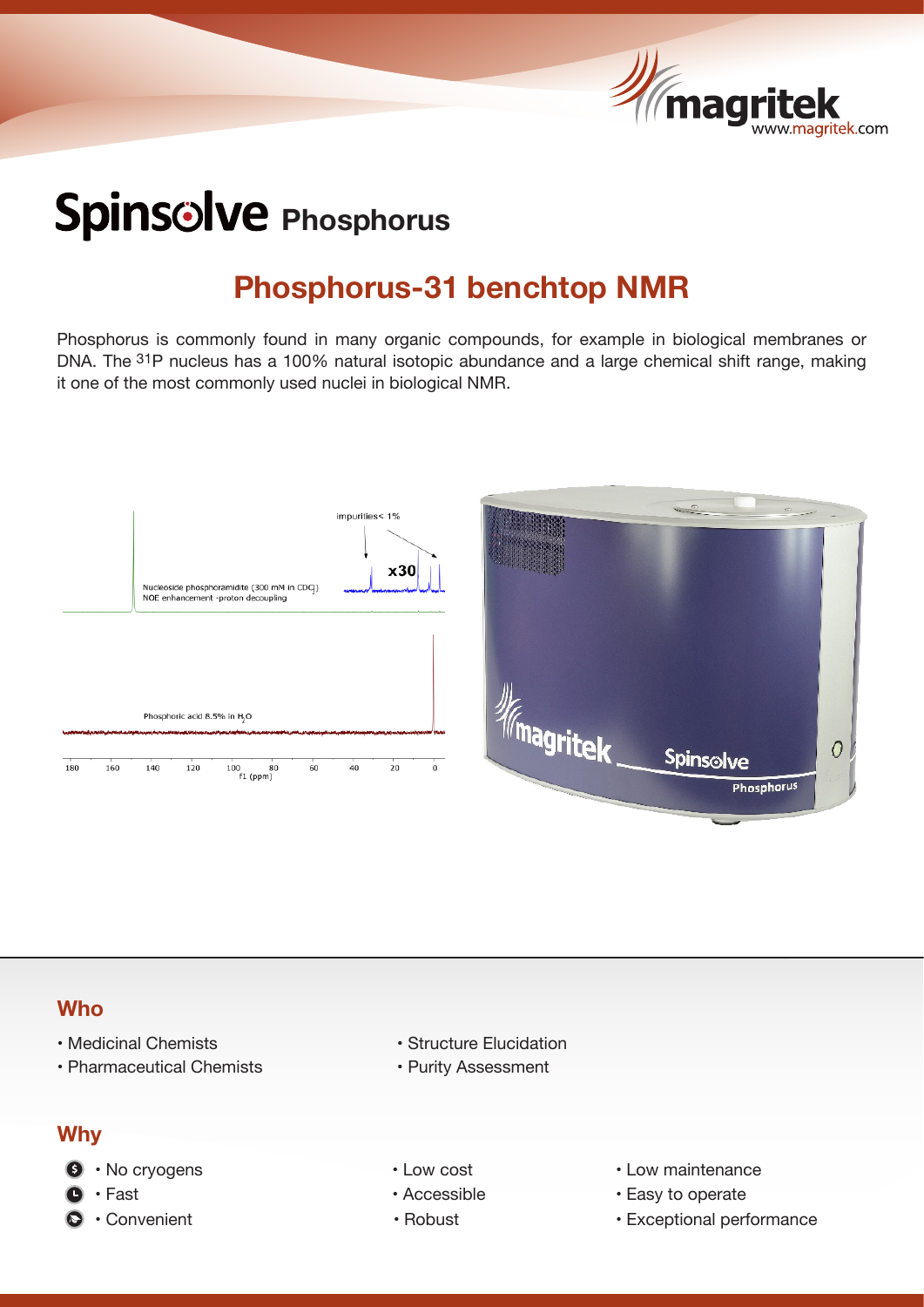# 31P NMR Spectroscopy

#### **Example NMR Spectra of Phosphoramidites using Spinsolve Phosphorus.**



<sup>1</sup>H (top) and <sup>31</sup>P (bottom) spectra of two phosphoramidite solutions (200 mM in CDCl<sub>3</sub>). These molecules play an important role in DNA synthesis. The measurement time for the 31P spectra was 7 minutes.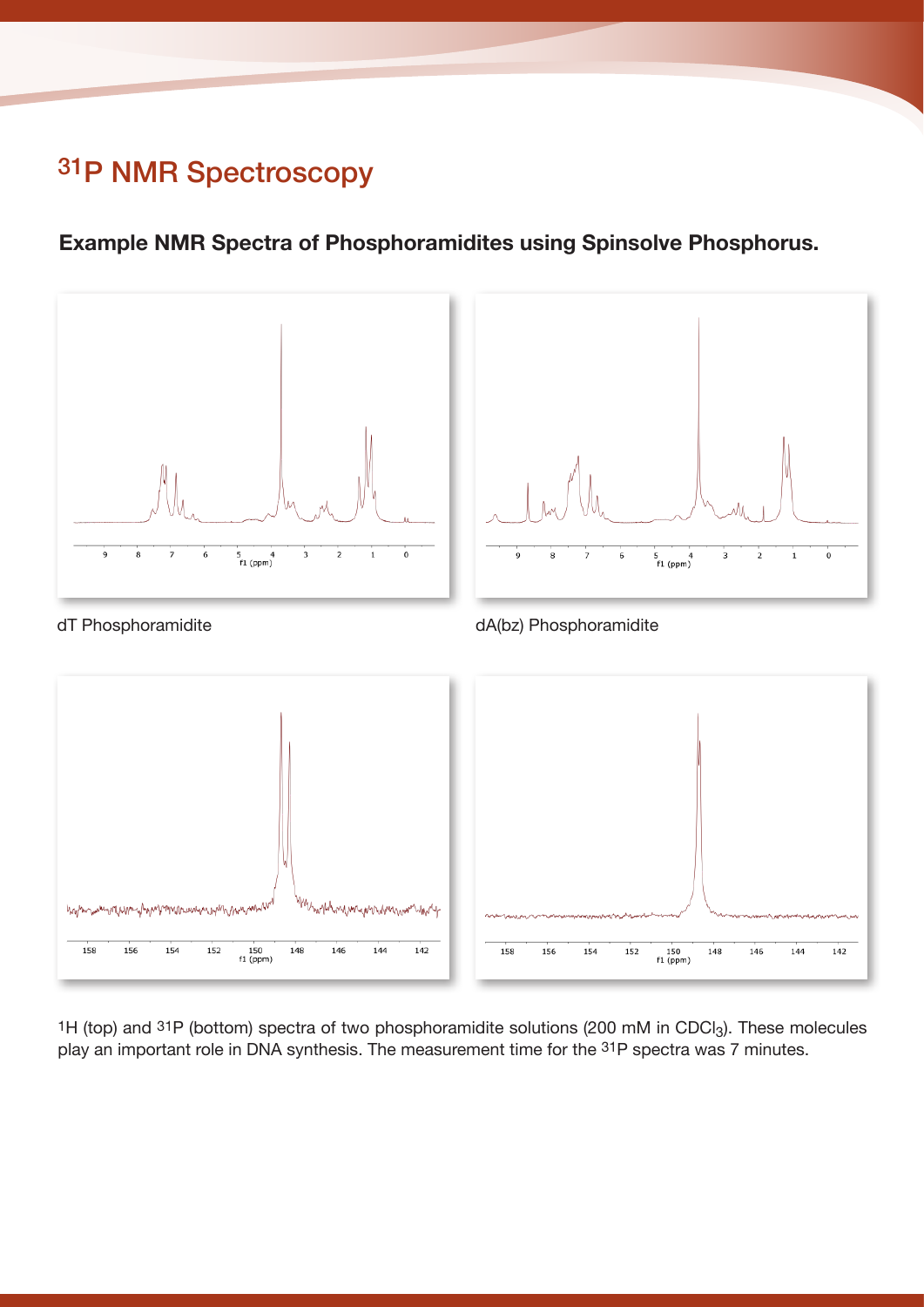# **Software**

#### **The power of simplicity**

- Uncomplicated one-button operation Minimal user controlled parameters
- 
- Automated and easy to use
- 
- Simple intuitive graphical interface Traditional NMR complexities are hidden



#### **Features**

- 1D <sup>1</sup>H, <sup>19</sup>F and <sup>31</sup>P experiments
- Standard 5 mm NMR tubes
- 2D COSY and homonuclear j-resolved spectroscopy
- $\cdot$  T<sub>1</sub> and T<sub>2</sub> relaxation experiments
- Composite pulse decoupling